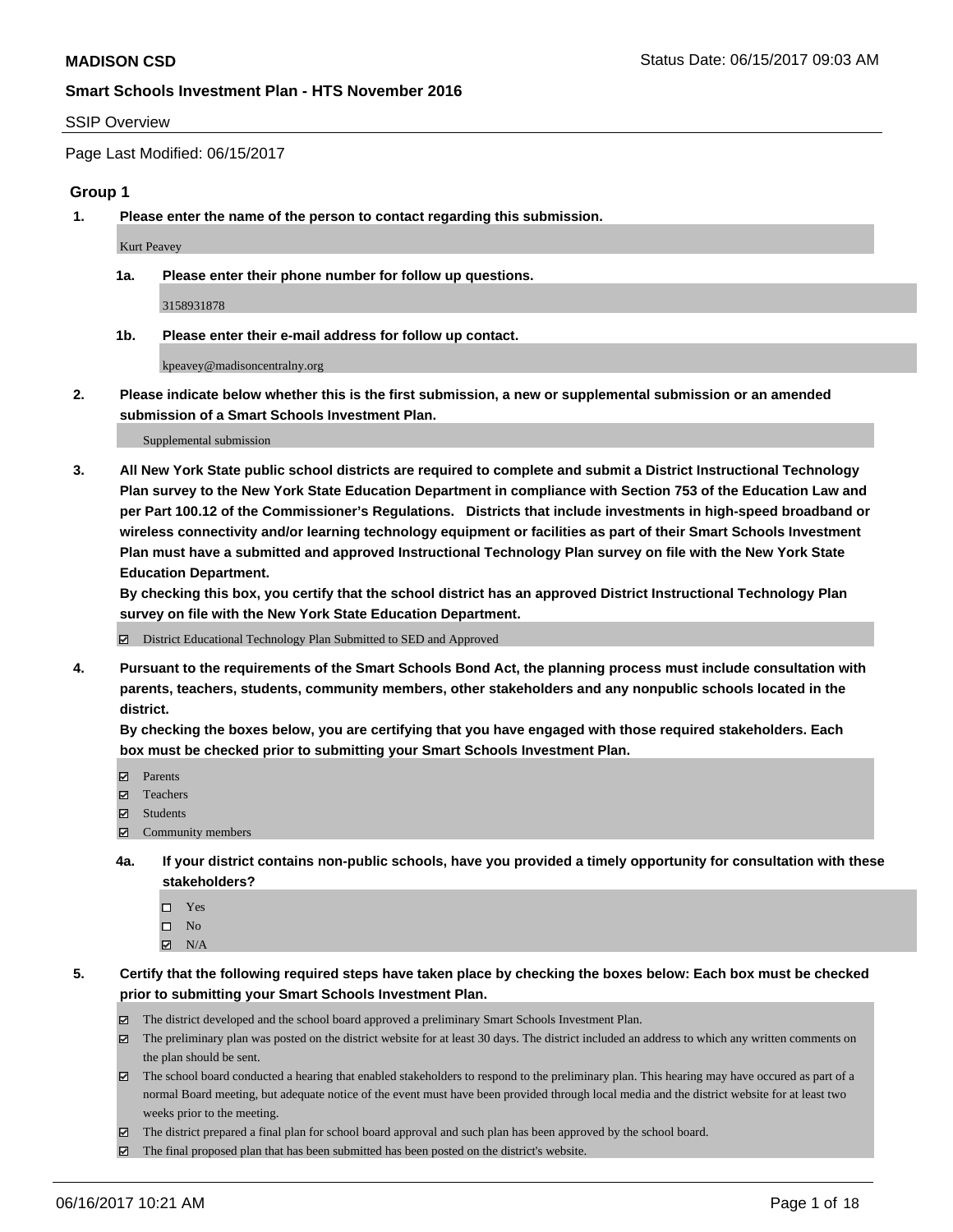### SSIP Overview

Page Last Modified: 06/15/2017

**5a. Please upload the proposed Smart Schools Investment Plan (SSIP) that was posted on the district's website, along with any supporting materials. Note that this should be different than your recently submitted Educational Technology Survey. The Final SSIP, as approved by the School Board, should also be posted on the website and remain there during the course of the projects contained therein.**

SSIP HTS 2016.pdf

**5b. Enter the webpage address where the final Smart Schools Investment Plan is posted. The Plan should remain posted for the life of the included projects.**

http://www.madisoncentralny.org/cms/lib07/NY01913783/Centricity/Domain/216/SSIP%20HTS%202016.pdf

**6. Please enter an estimate of the total number of students and staff that will benefit from this Smart Schools Investment Plan based on the cumulative projects submitted to date.**

590

**7. An LEA/School District may partner with one or more other LEA/School Districts to form a consortium to pool Smart Schools Bond Act funds for a project that meets all other Smart School Bond Act requirements. Each school district participating in the consortium will need to file an approved Smart Schools Investment Plan for the project and submit a signed Memorandum of Understanding that sets forth the details of the consortium including the roles of each respective district.**

 $\Box$  The district plans to participate in a consortium to partner with other school district(s) to implement a Smart Schools project.

**8. Please enter the name and 6-digit SED Code for each LEA/School District participating in the Consortium.**

| l Partner LEA/District | <b>ISED BEDS Code</b> |
|------------------------|-----------------------|
| (No Response)          | (No Response)         |

**9. Please upload a signed Memorandum of Understanding with all of the participating Consortium partners.**

(No Response)

**10. Your district's Smart Schools Bond Act Allocation is:**

\$498,604

**11. Enter the budget sub-allocations by category that you are submitting for approval at this time. If you are not budgeting SSBA funds for a category, please enter 0 (zero.) If the value entered is \$0, you will not be required to complete that survey question.**

|                                       | Sub-<br>Allocations |
|---------------------------------------|---------------------|
| <b>School Connectivity</b>            | $\overline{0}$      |
| Connectivity Projects for Communities | $\overline{0}$      |
| Classroom Technology                  | $\mathbf 0$         |
| Pre-Kindergarten Classrooms           | $\overline{0}$      |
| Replace Transportable Classrooms      | $\mathbf 0$         |
| <b>High-Tech Security Features</b>    | 25,000              |
| Totals:                               | 25,000              |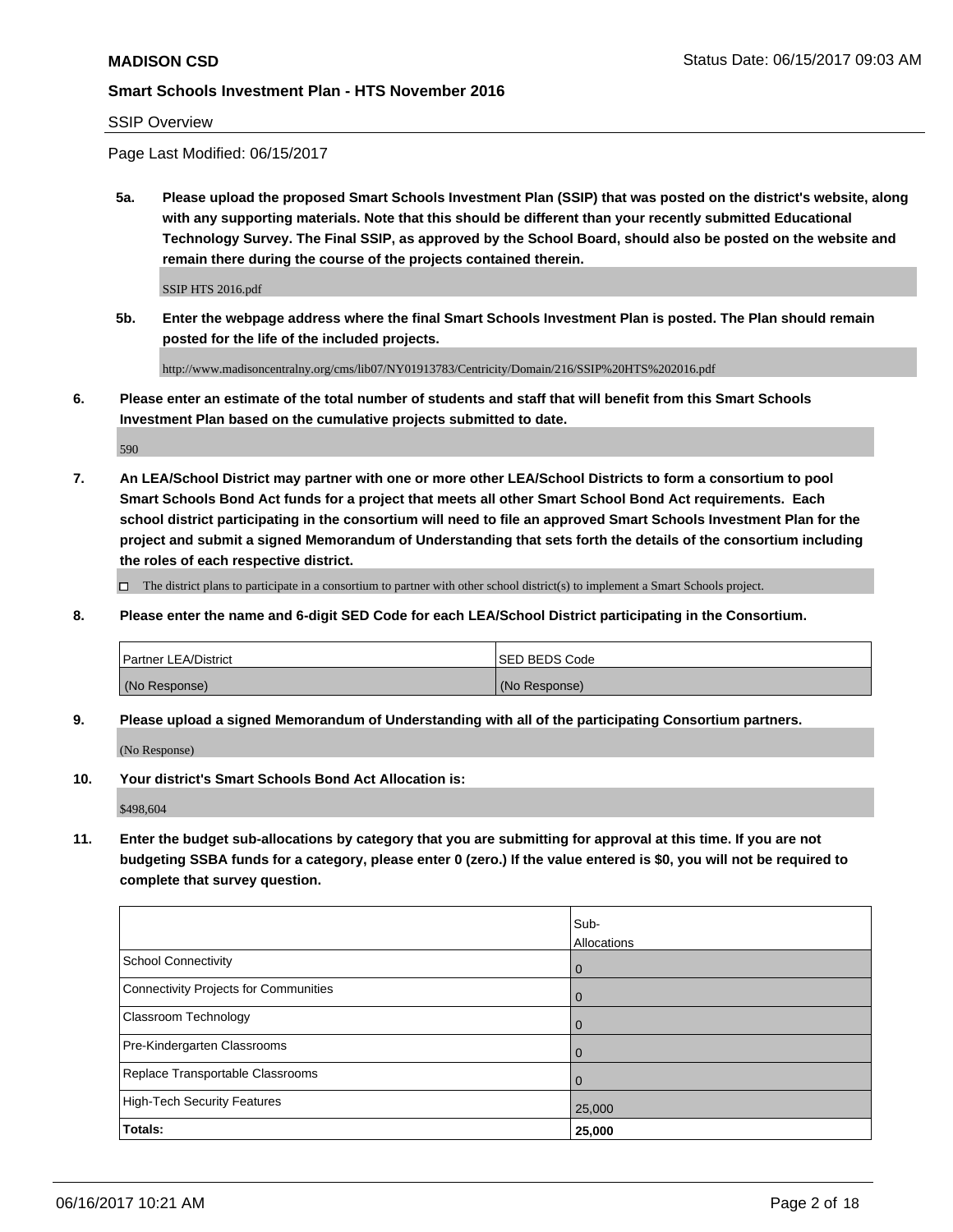#### School Connectivity

# **Group 1**

- **1. In order for students and faculty to receive the maximum benefit from the technology made available under the Smart Schools Bond Act, their school buildings must possess sufficient connectivity infrastructure to ensure that devices can be used during the school day. Smart Schools Investment Plans must demonstrate that:**
	- **sufficient infrastructure that meets the Federal Communications Commission's 100 Mbps per 1,000 students standard currently exists in the buildings where new devices will be deployed, or**
	- **is a planned use of a portion of Smart Schools Bond Act funds, or**
	- **is under development through another funding source.**

**Smart Schools Bond Act funds used for technology infrastructure or classroom technology investments must increase the number of school buildings that meet or exceed the minimum speed standard of 100 Mbps per 1,000 students and staff within 12 months. This standard may be met on either a contracted 24/7 firm service or a "burstable" capability. If the standard is met under the burstable criteria, it must be:**

**1. Specifically codified in a service contract with a provider, and**

**2. Guaranteed to be available to all students and devices as needed, particularly during periods of high demand, such as computer-based testing (CBT) periods.**

**Please describe how your district already meets or is planning to meet this standard within 12 months of plan submission.**

(No Response)

- **1a. If a district believes that it will be impossible to meet this standard within 12 months, it may apply for a waiver of this requirement, as described on the Smart Schools website. The waiver must be filed and approved by SED prior to submitting this survey.**
	- By checking this box, you are certifying that the school district has an approved waiver of this requirement on file with the New York State Education Department.

#### **2. Connectivity Speed Calculator (Required)**

|                         | I Number of<br><b>Students</b> | Multiply by<br>100 Kbps | Divide by 1000   Current Speed<br>to Convert to | lin Mb    | Expected<br>Speed to be  | <b>Expected Date</b><br>When |
|-------------------------|--------------------------------|-------------------------|-------------------------------------------------|-----------|--------------------------|------------------------------|
|                         |                                |                         | Required                                        |           | Attained Within Required |                              |
|                         |                                |                         | Speed in Mb                                     |           | 12 Months                | Speed Will be                |
|                         |                                |                         |                                                 |           |                          | Met                          |
| <b>Calculated Speed</b> | (No                            | (No Response)           | (No                                             | (No       | (No                      | (No                          |
|                         | Response)                      |                         | Response)                                       | Response) | Response)                | Response)                    |

**3. Describe how you intend to use Smart Schools Bond Act funds for high-speed broadband and/or wireless connectivity projects in school buildings.**

(No Response)

**4. Describe the linkage between the district's District Instructional Technology Plan and the proposed projects. (There should be a link between your response to this question and your response to Question 1 in Part E. Curriculum and Instruction "What are the district's plans to use digital connectivity and technology to improve teaching and learning?)**

(No Response)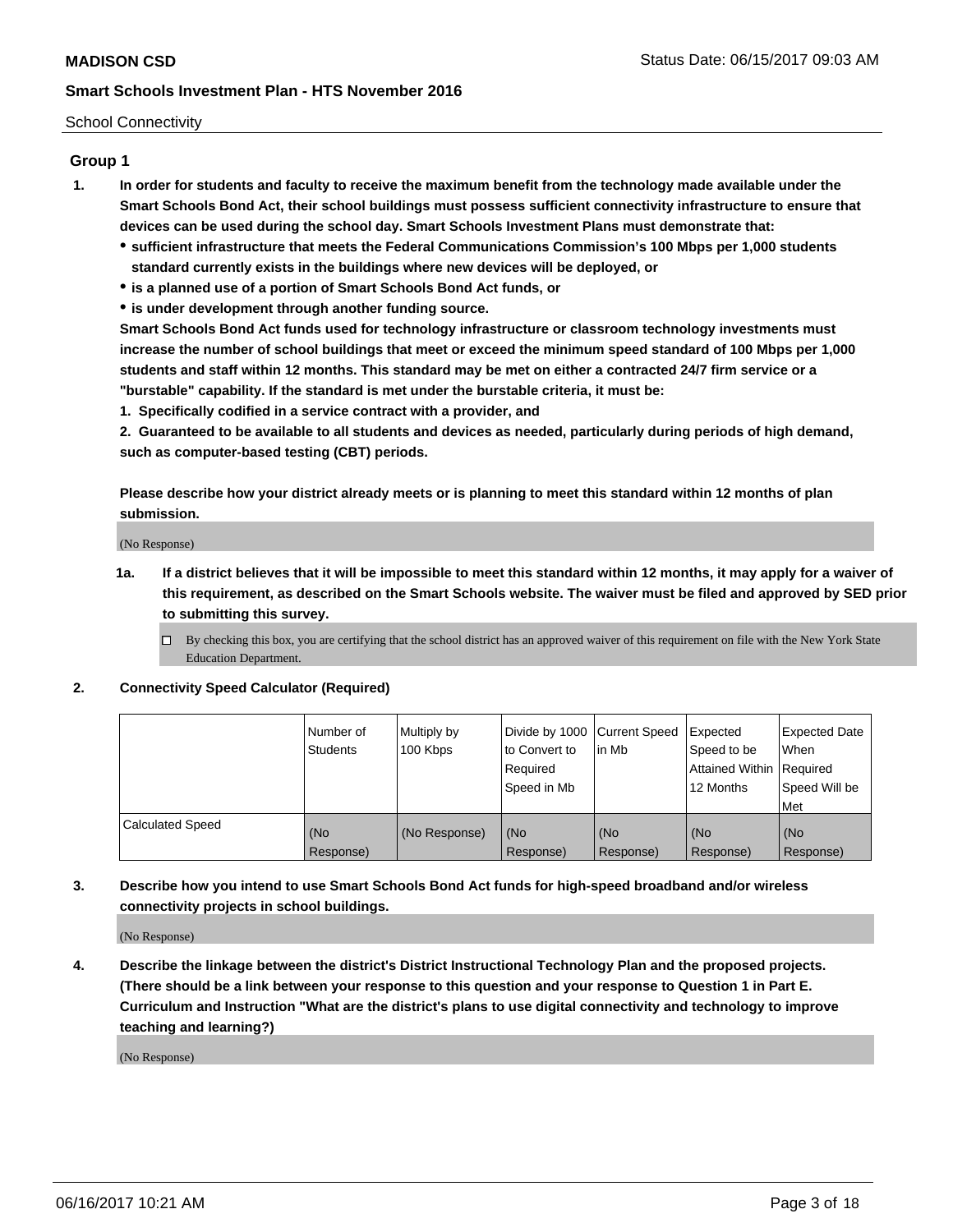School Connectivity

**5. If the district wishes to have students and staff access the Internet from wireless devices within the school building, or in close proximity to it, it must first ensure that it has a robust Wi-Fi network in place that has sufficient bandwidth to meet user demand.**

**Please describe how you have quantified this demand and how you plan to meet this demand.**

(No Response)

**6. As indicated on Page 5 of the guidance, the Office of Facilities Planning will have to conduct a preliminary review of all capital projects, including connectivity projects.**

**Please indicate on a separate row each project number given to you by the Office of Facilities Planning.**

| <b>Project Number</b> |  |
|-----------------------|--|
| (No Response)         |  |

**7. Certain high-tech security and connectivity infrastructure projects may be eligible for an expedited review process as determined by the Office of Facilities Planning.**

**Was your project deemed eligible for streamlined review?**

(No Response)

**8. Include the name and license number of the architect or engineer of record.**

| <b>Name</b>   | l License Number |
|---------------|------------------|
| (No Response) | (No Response)    |

**9. If you are submitting an allocation for School Connectivity complete this table. Note that the calculated Total at the bottom of the table must equal the Total allocation for this category that you entered in the SSIP Overview overall budget.** 

|                                                   | Sub-              |
|---------------------------------------------------|-------------------|
|                                                   | <b>Allocation</b> |
| Network/Access Costs                              | (No Response)     |
| Outside Plant Costs                               | (No Response)     |
| <b>School Internal Connections and Components</b> | (No Response)     |
| <b>Professional Services</b>                      | (No Response)     |
| Testing                                           | (No Response)     |
| <b>Other Upfront Costs</b>                        | (No Response)     |
| <b>Other Costs</b>                                | (No Response)     |
| Totals:                                           | 0                 |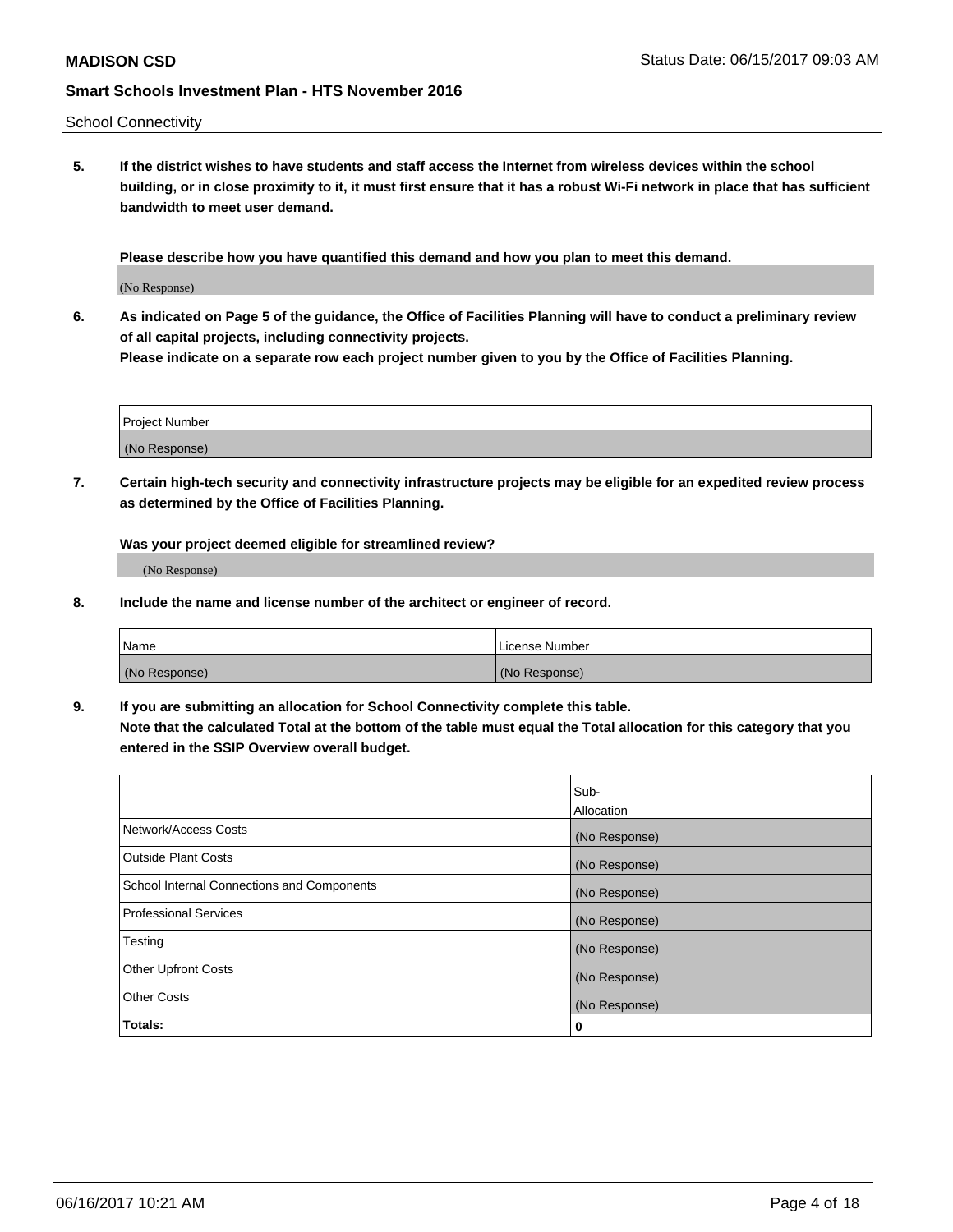School Connectivity

**10. Please detail the type, quantity, per unit cost and total cost of the eligible items under each sub-category. This is especially important for any expenditures listed under the "Other" category. All expenditures must be eligible for tax-exempt financing to be reimbursed through the SSBA. Sufficient detail must be provided so that we can verify this is the case. If you have any questions, please contact us directly through smartschools@nysed.gov. NOTE: Wireless Access Points should be included in this category, not under Classroom Educational Technology, except those that will be loaned/purchased for nonpublic schools. Add rows under each sub-category for additional items, as needed.**

| Select the allowable expenditure | Item to be purchased | Quantity      | Cost per Item | Total Cost    |
|----------------------------------|----------------------|---------------|---------------|---------------|
| type.                            |                      |               |               |               |
| Repeat to add another item under |                      |               |               |               |
| each type.                       |                      |               |               |               |
| (No Response)                    | (No Response)        | (No Response) | (No Response) | (No Response) |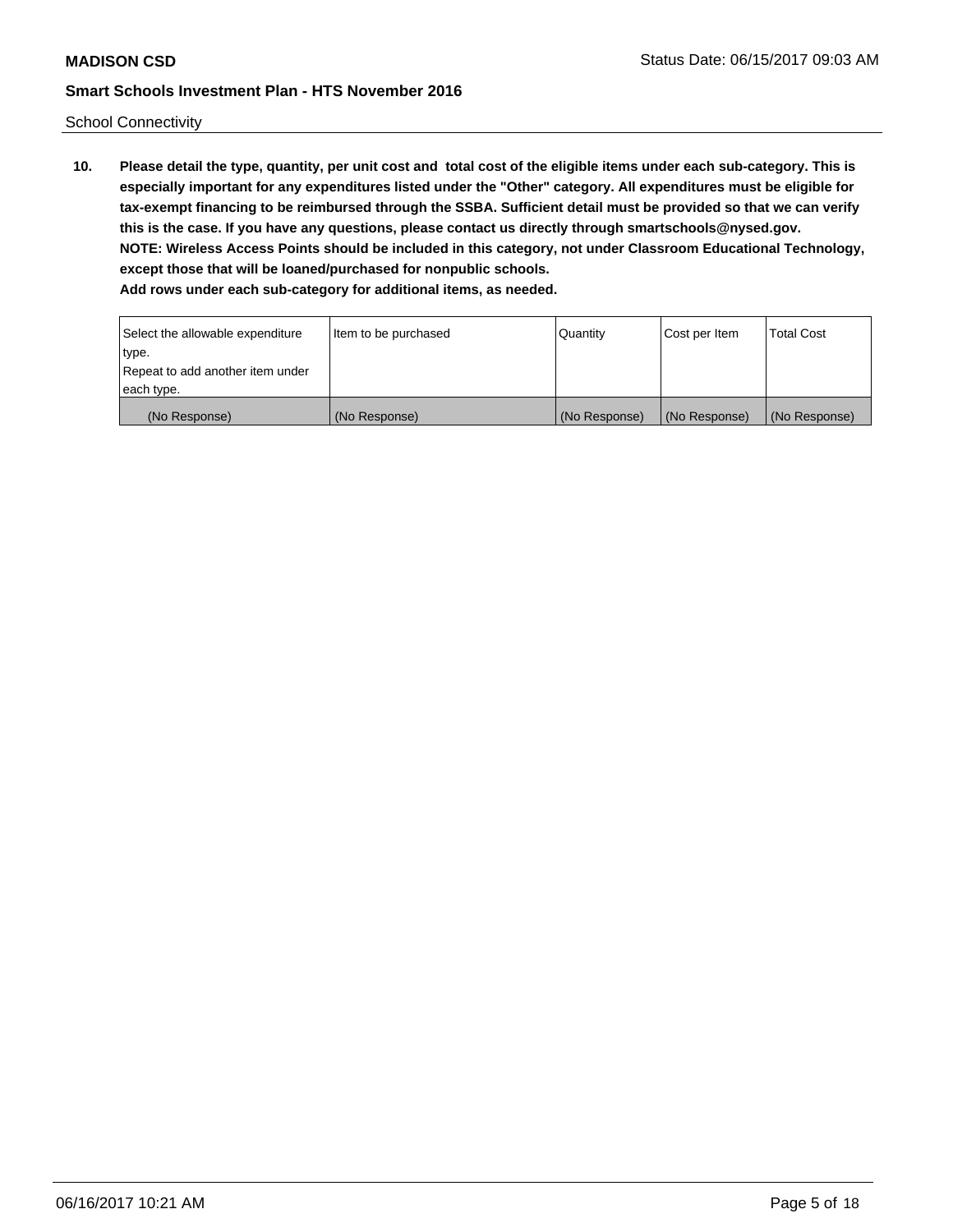Community Connectivity (Broadband and Wireless)

## **Group 1**

**1. Describe how you intend to use Smart Schools Bond Act funds for high-speed broadband and/or wireless connectivity projects in the community.**

(No Response)

**2. Please describe how the proposed project(s) will promote student achievement and increase student and/or staff access to the Internet in a manner that enhances student learning and/or instruction outside of the school day and/or school building.**

(No Response)

**3. Community connectivity projects must comply with all the necessary local building codes and regulations (building and related permits are not required prior to plan submission).**

 $\Box$  I certify that we will comply with all the necessary local building codes and regulations.

**4. Please describe the physical location of the proposed investment.**

(No Response)

**5. Please provide the initial list of partners participating in the Community Connectivity Broadband Project, along with their Federal Tax Identification (Employer Identification) number.**

| <b>Project Partners</b> | Federal ID#   |
|-------------------------|---------------|
| (No Response)           | (No Response) |

**6. If you are submitting an allocation for Community Connectivity, complete this table. Note that the calculated Total at the bottom of the table must equal the Total allocation for this category that you entered in the SSIP Overview overall budget.**

|                                    | Sub-Allocation |
|------------------------------------|----------------|
| Network/Access Costs               | (No Response)  |
| Outside Plant Costs                | (No Response)  |
| <b>Tower Costs</b>                 | (No Response)  |
| <b>Customer Premises Equipment</b> | (No Response)  |
| Professional Services              | (No Response)  |
| Testing                            | (No Response)  |
| <b>Other Upfront Costs</b>         | (No Response)  |
| <b>Other Costs</b>                 | (No Response)  |
| Totals:                            | 0              |

**7. Please detail the type, quantity, per unit cost and total cost of the eligible items under each sub-category. This is especially important for any expenditures listed under the "Other" category. All expenditures must be capital-bond eligible to be reimbursed through the SSBA. If you have any questions, please contact us directly through smartschools@nysed.gov.**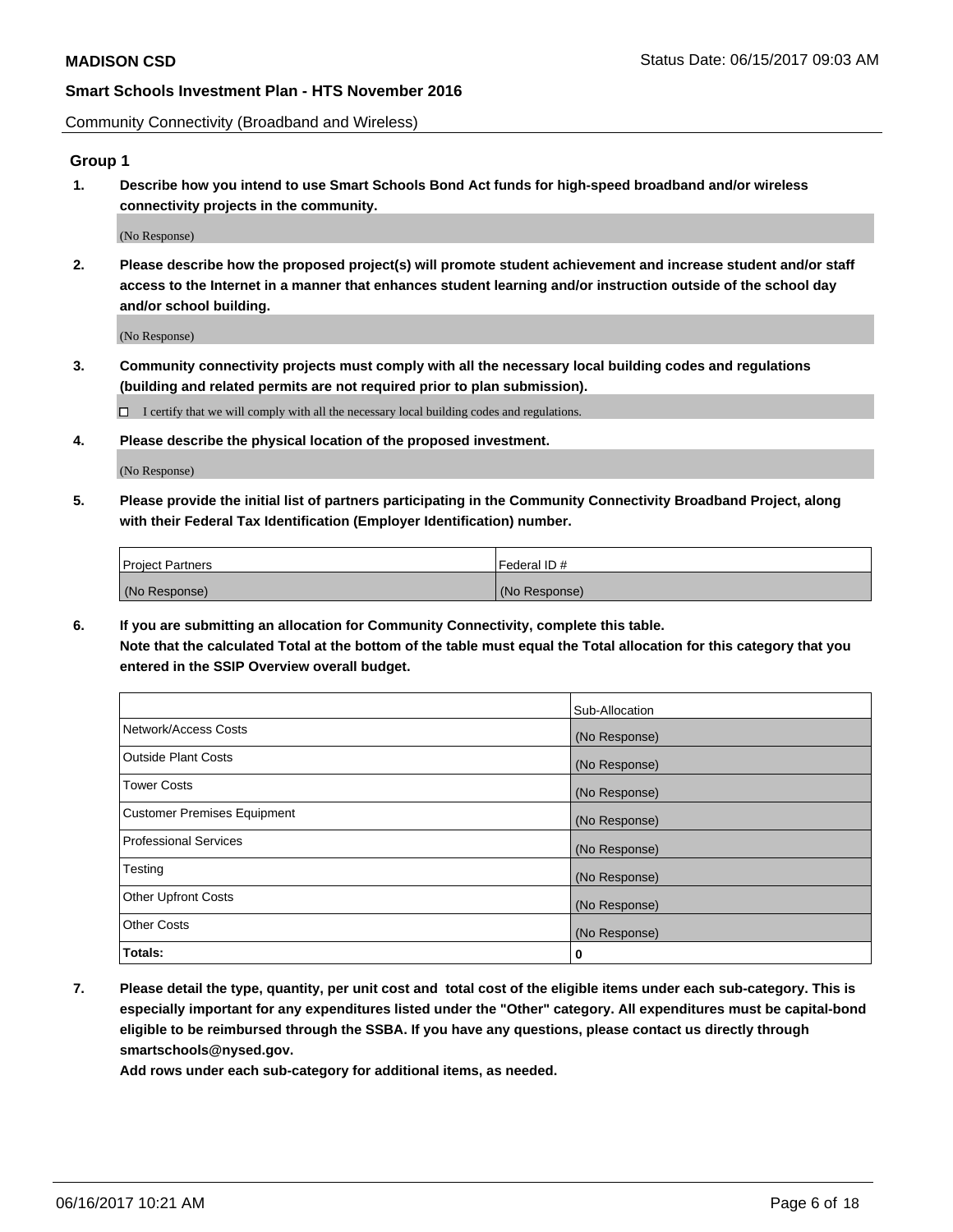Community Connectivity (Broadband and Wireless)

| Select the allowable expenditure | Item to be purchased | Quantity      | Cost per Item | <b>Total Cost</b> |
|----------------------------------|----------------------|---------------|---------------|-------------------|
| type.                            |                      |               |               |                   |
| Repeat to add another item under |                      |               |               |                   |
| each type.                       |                      |               |               |                   |
| (No Response)                    | (No Response)        | (No Response) | (No Response) | (No Response)     |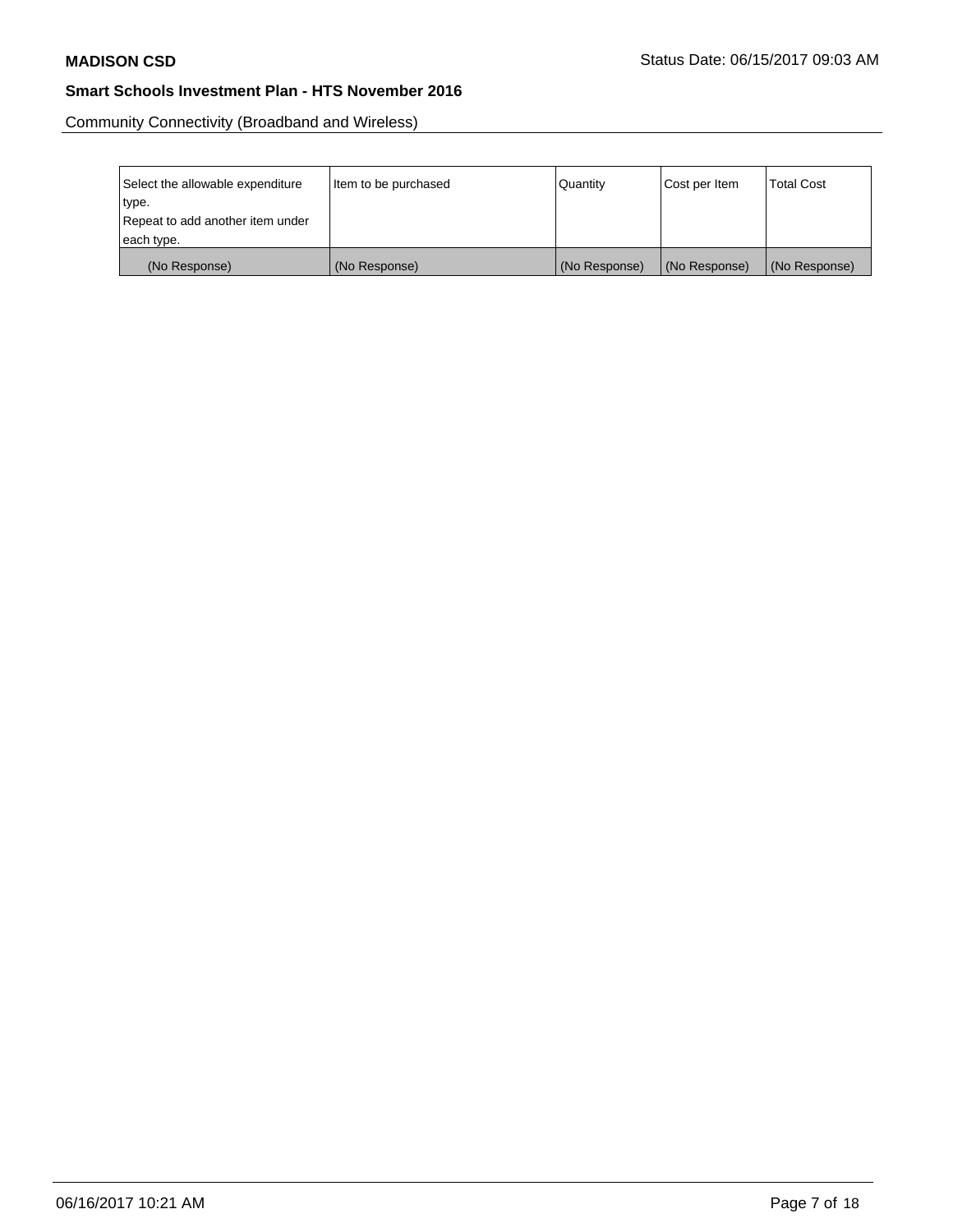#### Classroom Learning Technology

### **Questions**

**1. In order for students and faculty to receive the maximum benefit from the technology made available under the Smart Schools Bond Act, their school buildings must possess sufficient connectivity infrastructure to ensure that devices can be used during the school day. Smart Schools Investment Plans must demonstrate that sufficient infrastructure that meets the Federal Communications Commission's 100 Mbps per 1,000 students standard currently exists in the buildings where new devices will be deployed, or is a planned use of a portion of Smart Schools Bond Act funds, or is under development through another funding source.**

**Smart Schools Bond Act funds used for technology infrastructure or classroom technology investments must increase the number of school buildings that meet or exceed the minimum speed standard of 100 Mbps per 1,000 students and staff within 12 months. This standard may be met on either a contracted 24/7 firm service or a "burstable" capability. If the standard is met under the burstable criteria, it must be:**

**1. Specifically codified in a service contract with a provider, and**

**2. Guaranteed to be available to all students and devices as needed, particularly during periods of high demand, such as computer-based testing (CBT) periods.**

**Please describe how your district already meets or is planning to meet this standard within 12 months of plan submission.**

(No Response)

- **1a. If a district believes that it will be impossible to meet this standard within 12 months, it may apply for a waiver of this requirement, as described on the Smart Schools website. The waiver must be filed and approved by SED prior to submitting this survey.**
	- $\Box$  By checking this box, you are certifying that the school district has an approved waiver of this requirement on file with the New York State Education Department.

#### **2. Connectivity Speed Calculator (Required)**

|                         | Number of<br><b>Students</b> | Multiply by<br>100 Kbps | Divide by 1000 Current Speed<br>to Convert to<br>Required<br>l Speed in Mb | in Mb                        | Expected<br>Speed to be<br>Attained Within   Required<br>12 Months | <b>Expected Date</b><br><b>When</b><br>Speed Will be<br>Met |
|-------------------------|------------------------------|-------------------------|----------------------------------------------------------------------------|------------------------------|--------------------------------------------------------------------|-------------------------------------------------------------|
| <b>Calculated Speed</b> | (No<br>Response)             | (No Response)           | l (No<br>Response)                                                         | KN <sub>O</sub><br>Response) | (No<br>Response)                                                   | (No<br>Response)                                            |

**3. If the district wishes to have students and staff access the Internet from wireless devices within the school building, or in close proximity to it, it must first ensure that it has a robust Wi-Fi network in place that has sufficient bandwidth to meet user demand.**

**Please describe how you have quantified this demand and how you plan to meet this demand.**

(No Response)

**4. All New York State public school districts are required to complete and submit an Instructional Technology Plan survey to the New York State Education Department in compliance with Section 753 of the Education Law and per Part 100.12 of the Commissioner's Regulations.**

**Districts that include educational technology purchases as part of their Smart Schools Investment Plan must have a submitted and approved Instructional Technology Plan survey on file with the New York State Education Department.**

By checking this box, you are certifying that the school district has an approved Instructional Technology Plan survey on file with the New York State Education Department.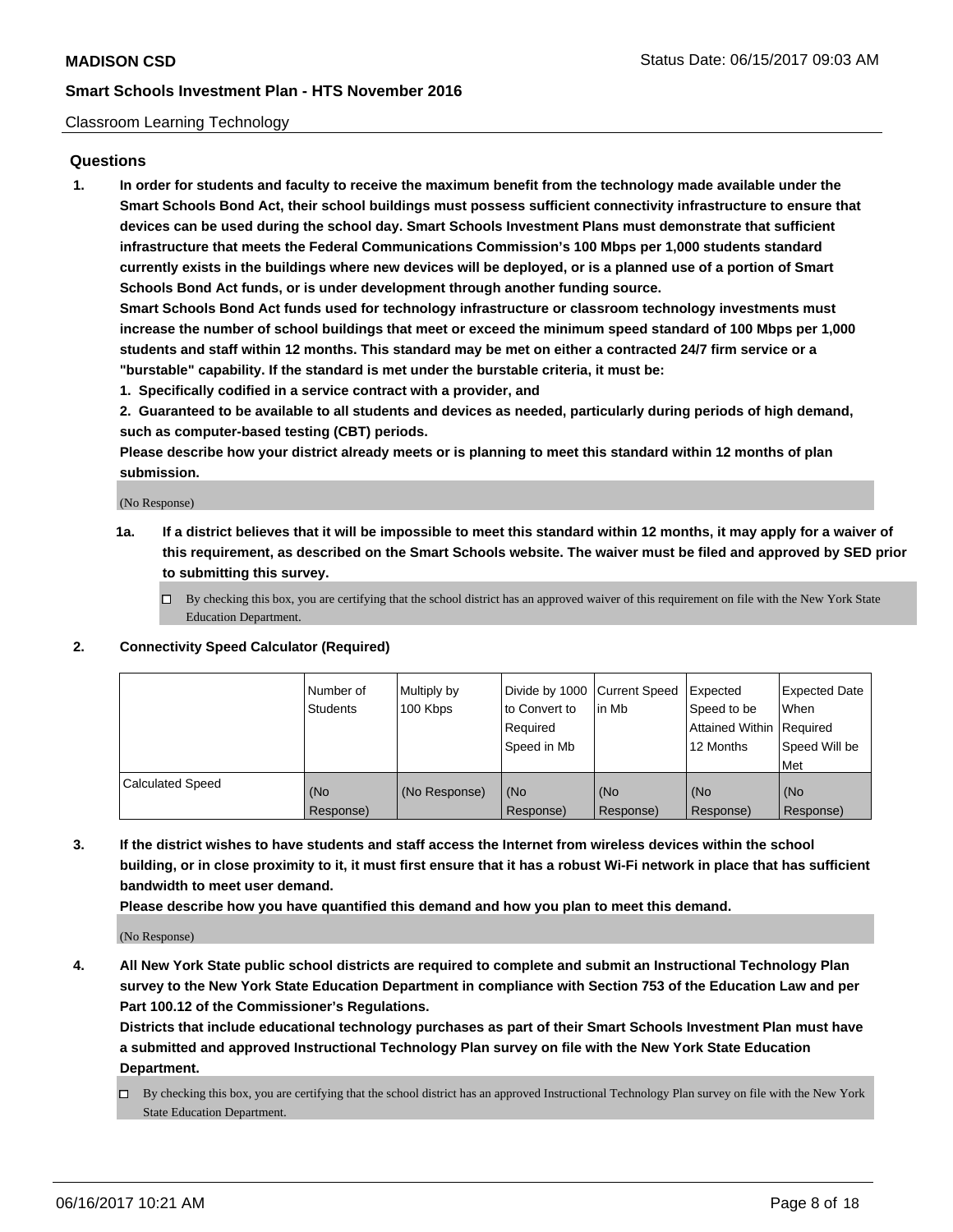#### Classroom Learning Technology

**5. Describe the devices you intend to purchase and their compatibility with existing or planned platforms or systems. Specifically address the adequacy of each facility's electrical, HVAC and other infrastructure necessary to install and support the operation of the planned technology.**

(No Response)

- **6. Describe how the proposed technology purchases will:**
	- **> enhance differentiated instruction;**
	- **> expand student learning inside and outside the classroom;**
	- **> benefit students with disabilities and English language learners; and**
	- **> contribute to the reduction of other learning gaps that have been identified within the district.**

**The expectation is that districts will place a priority on addressing the needs of students who struggle to succeed in a rigorous curriculum. Responses in this section should specifically address this concern and align with the district's Instructional Technology Plan (in particular Question 2 of E. Curriculum and Instruction: "Does the district's instructional technology plan address the needs of students with disabilities to ensure equitable access to instruction, materials and assessments?" and Question 3 of the same section: "Does the district's instructional technology plan address the provision of assistive technology specifically for students with disabilities to ensure access to and participation in the general curriculum?"**

(No Response)

**7. Where appropriate, describe how the proposed technology purchases will enhance ongoing communication with parents and other stakeholders and help the district facilitate technology-based regional partnerships, including distance learning and other efforts.**

(No Response)

**8. Describe the district's plan to provide professional development to ensure that administrators, teachers and staff can employ the technology purchased to enhance instruction successfully.**

**Note: This response should be aligned and expanded upon in accordance with your district's response to Question 1 of F. Professional Development of your Instructional Technology Plan: "Please provide a summary of professional development offered to teachers and staff, for the time period covered by this plan, to support technology to enhance teaching and learning. Please include topics, audience and method of delivery within your summary."**

(No Response)

- **9. Districts must contact the SUNY/CUNY teacher preparation program that supplies the largest number of the district's new teachers to request advice on innovative uses and best practices at the intersection of pedagogy and educational technology.**
	- By checking this box, you certify that you have contacted the SUNY/CUNY teacher preparation program that supplies the largest number of your new teachers to request advice on these issues.
	- **9a. Please enter the name of the SUNY or CUNY Institution that you contacted.**

(No Response)

**9b. Enter the primary Institution phone number.**

(No Response)

**9c. Enter the name of the contact person with whom you consulted and/or will be collaborating with on innovative uses of technology and best practices.**

(No Response)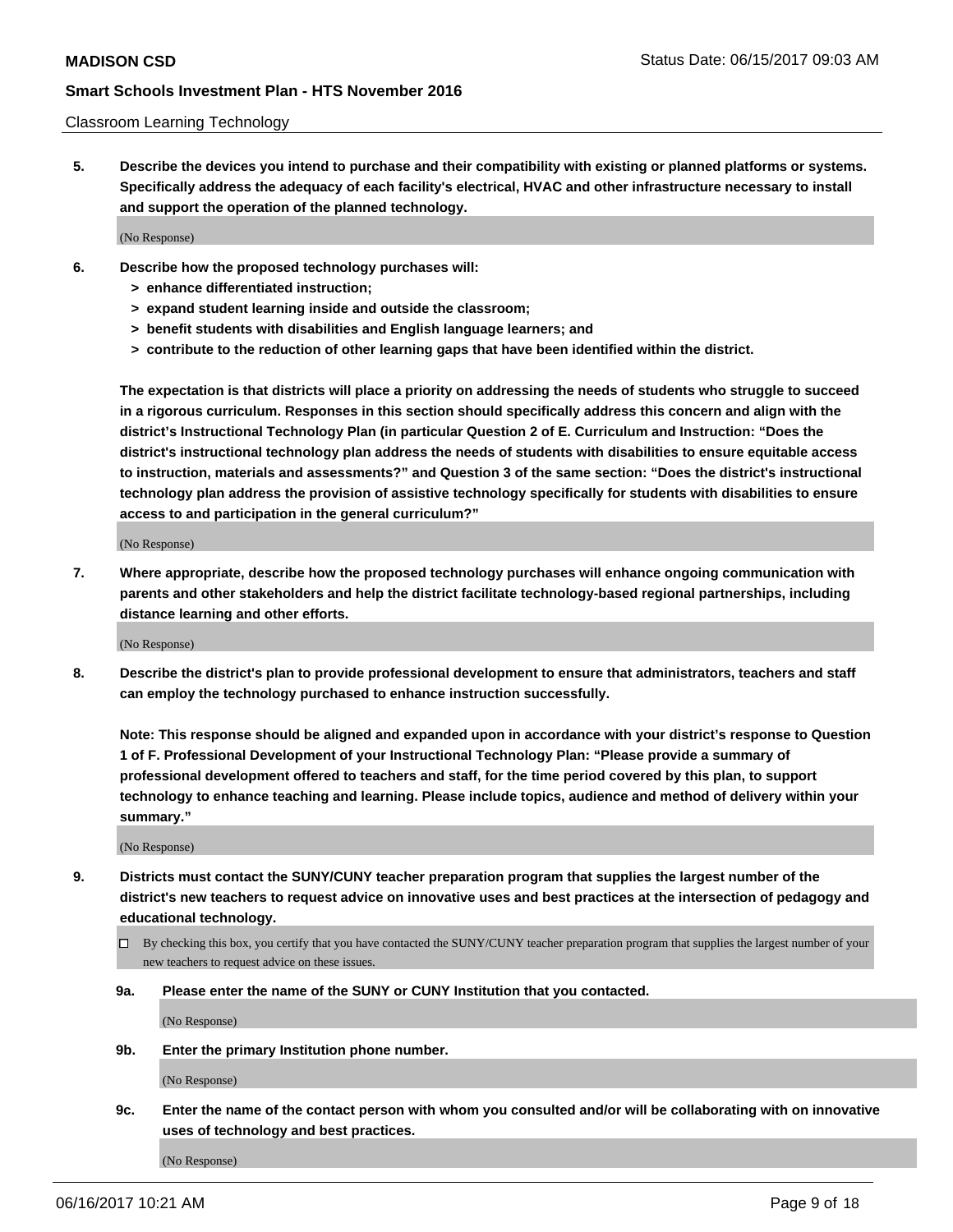Classroom Learning Technology

**10. A district whose Smart Schools Investment Plan proposes the purchase of technology devices and other hardware must account for nonpublic schools in the district.**

**Are there nonpublic schools within your school district?**

- □ Yes
- $\square$  No
- **11. Nonpublic Classroom Technology Loan Calculator**

**The Smart Schools Bond Act provides that any Classroom Learning Technology purchases made using Smart Schools funds shall be lent, upon request, to nonpublic schools in the district. However, no school district shall be required to loan technology in amounts greater than the total obtained and spent on technology pursuant to the Smart Schools Bond Act and the value of such loan may not exceed the total of \$250 multiplied by the nonpublic school enrollment in the base year at the time of enactment.**

#### **See:**

**http://www.p12.nysed.gov/mgtserv/smart\_schools/docs/Smart\_Schools\_Bond\_Act\_Guidance\_04.27.15\_Final.pdf.**

|                                     | 1. Classroom<br>Technology<br>Sub-allocation | 2. Public<br>Enrollment<br>(2014-15) | 3. Nonpublic<br>Enrollment<br>(2014-15) | l 4. Sum of<br>Public and<br>l Nonpublic<br>Enrollment                                        | 15. Total Per<br>Pupil Sub-<br>l allocation | l 6. Total<br>Nonpublic Loan<br>l Amount |
|-------------------------------------|----------------------------------------------|--------------------------------------|-----------------------------------------|-----------------------------------------------------------------------------------------------|---------------------------------------------|------------------------------------------|
| Calculated Nonpublic Loan<br>Amount |                                              |                                      |                                         | (No Response)   (No Response)   (No Response)   (No Response)   (No Response)   (No Response) |                                             |                                          |

**12. To ensure the sustainability of technology purchases made with Smart Schools funds, districts must demonstrate a long-term plan to maintain and replace technology purchases supported by Smart Schools Bond Act funds. This sustainability plan shall demonstrate a district's capacity to support recurring costs of use that are ineligible for Smart Schools Bond Act funding such as device maintenance, technical support, Internet and wireless fees, maintenance of hotspots, staff professional development, building maintenance and the replacement of incidental items. Further, such a sustainability plan shall include a long-term plan for the replacement of purchased devices and equipment at the end of their useful life with other funding sources.**

 $\Box$  By checking this box, you certify that the district has a sustainability plan as described above.

**13. Districts must ensure that devices purchased with Smart Schools Bond funds will be distributed, prepared for use, maintained and supported appropriately. Districts must maintain detailed device inventories in accordance with generally accepted accounting principles.**

By checking this box, you certify that the district has a distribution and inventory management plan and system in place.

**14. If you are submitting an allocation for Classroom Learning Technology complete this table. Note that the calculated Total at the bottom of the table must equal the Total allocation for this category that you entered in the SSIP Overview overall budget.**

|                          | Sub-Allocation |
|--------------------------|----------------|
| Interactive Whiteboards  | (No Response)  |
| <b>Computer Servers</b>  | (No Response)  |
| <b>Desktop Computers</b> | (No Response)  |
| <b>Laptop Computers</b>  | (No Response)  |
| <b>Tablet Computers</b>  | (No Response)  |
| Other Costs              | (No Response)  |
| Totals:                  | 0              |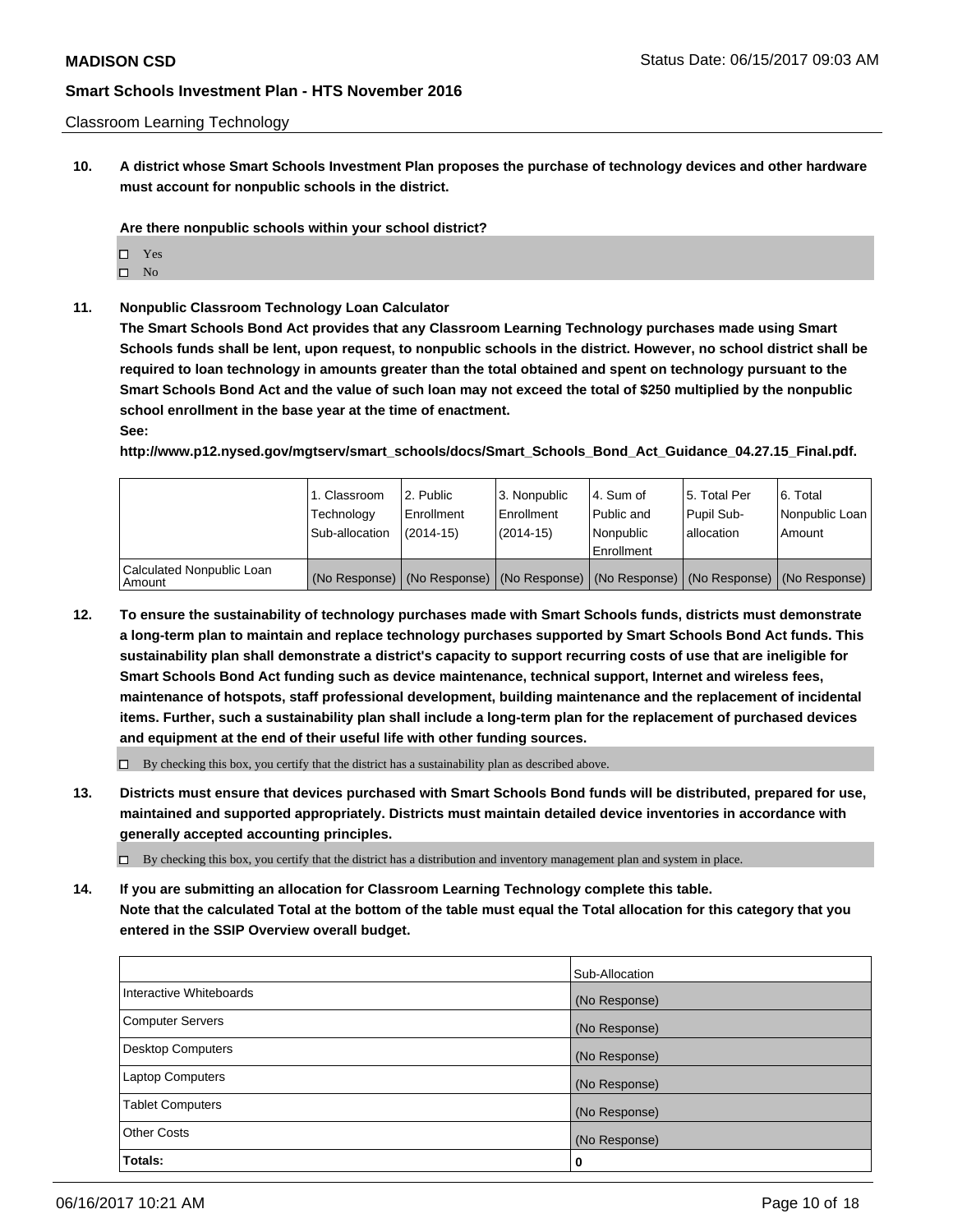#### Classroom Learning Technology

**15. Please detail the type, quantity, per unit cost and total cost of the eligible items under each sub-category. This is especially important for any expenditures listed under the "Other" category. All expenditures must be capital-bond eligible to be reimbursed through the SSBA. If you have any questions, please contact us directly through smartschools@nysed.gov.**

**Please specify in the "Item to be Purchased" field which specific expenditures and items are planned to meet the district's nonpublic loan requirement, if applicable.**

**NOTE: Wireless Access Points that will be loaned/purchased for nonpublic schools should ONLY be included in this category, not under School Connectivity, where public school districts would list them.**

| Select the allowable expenditure | I Item to be Purchased | Quantity      | Cost per Item | <b>Total Cost</b> |
|----------------------------------|------------------------|---------------|---------------|-------------------|
| type.                            |                        |               |               |                   |
| Repeat to add another item under |                        |               |               |                   |
| each type.                       |                        |               |               |                   |
| (No Response)                    | (No Response)          | (No Response) | (No Response) | (No Response)     |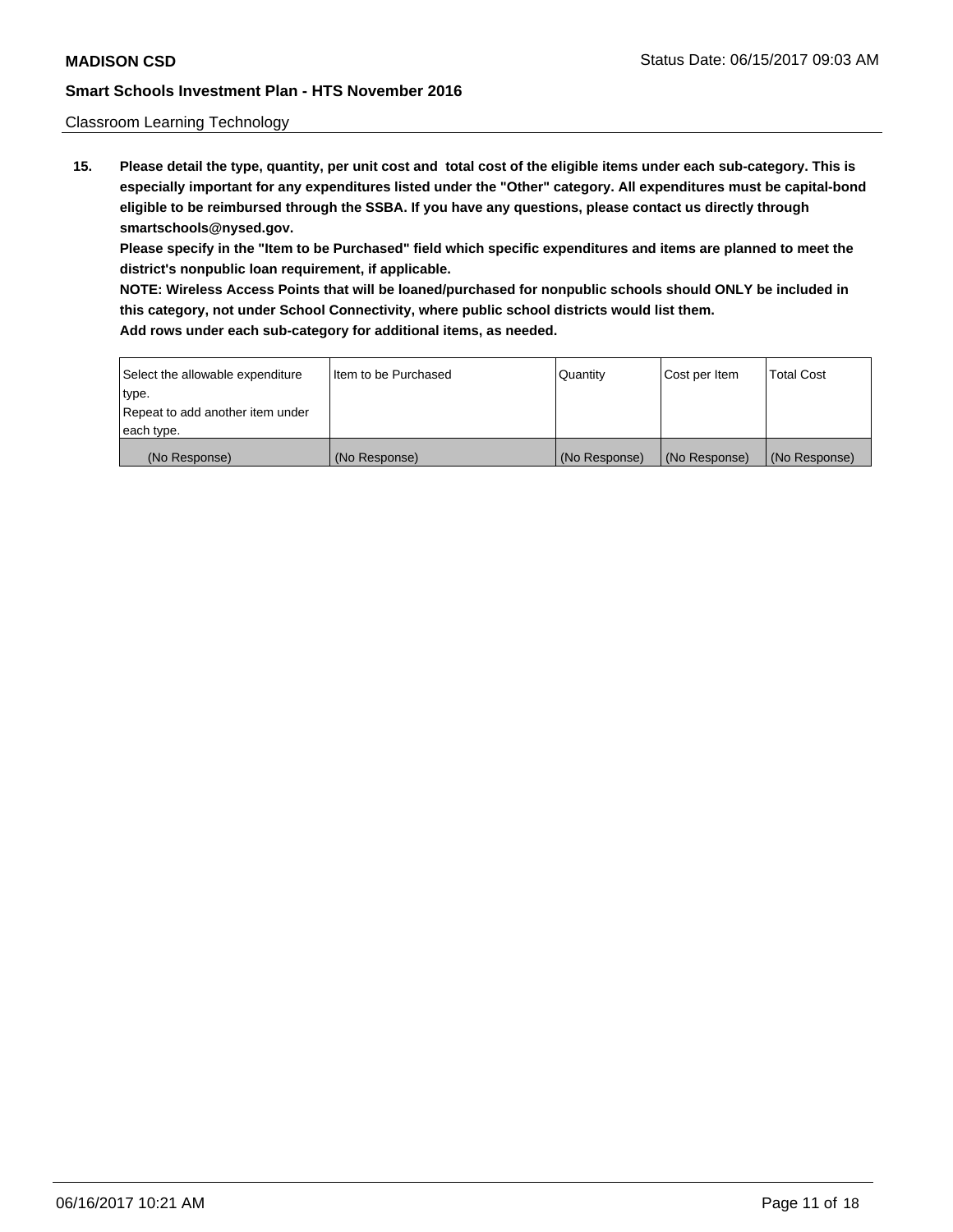#### Pre-Kindergarten Classrooms

# **Group 1**

**1. Provide information regarding how and where the district is currently serving pre-kindergarten students and justify the need for additional space with enrollment projections over 3 years.**

(No Response)

- **2. Describe the district's plan to construct, enhance or modernize education facilities to accommodate prekindergarten programs. Such plans must include:**
	- **Specific descriptions of what the district intends to do to each space;**
	- **An affirmation that pre-kindergarten classrooms will contain a minimum of 900 square feet per classroom;**
	- **The number of classrooms involved;**
	- **The approximate construction costs per classroom; and**

**- Confirmation that the space is district-owned or has a long-term lease that exceeds the probable useful life of the improvements.**

(No Response)

**3. Smart Schools Bond Act funds may only be used for capital construction costs. Describe the type and amount of additional funds that will be required to support ineligible ongoing costs (e.g. instruction, supplies) associated with any additional pre-kindergarten classrooms that the district plans to add.**

(No Response)

**4. All plans and specifications for the erection, repair, enlargement or remodeling of school buildings in any public school district in the State must be reviewed and approved by the Commissioner. Districts that plan capital projects using their Smart Schools Bond Act funds will undergo a Preliminary Review Process by the Office of Facilities Planning.**

**Please indicate on a separate row each project number given to you by the Office of Facilities Planning.**

| Project Number |  |
|----------------|--|
| (No Response)  |  |

**5. If you have made an allocation for Pre-Kindergarten Classrooms, complete this table.**

**Note that the calculated Total at the bottom of the table must equal the Total allocation for this category that you entered in the SSIP Overview overall budget.**

|                                          | Sub-Allocation |
|------------------------------------------|----------------|
| Construct Pre-K Classrooms               | (No Response)  |
| Enhance/Modernize Educational Facilities | (No Response)  |
| Other Costs                              | (No Response)  |
| Totals:                                  | 0              |

**6. Please detail the type, quantity, per unit cost and total cost of the eligible items under each sub-category. This is especially important for any expenditures listed under the "Other" category. All expenditures must be capital-bond eligible to be reimbursed through the SSBA. If you have any questions, please contact us directly through smartschools@nysed.gov.**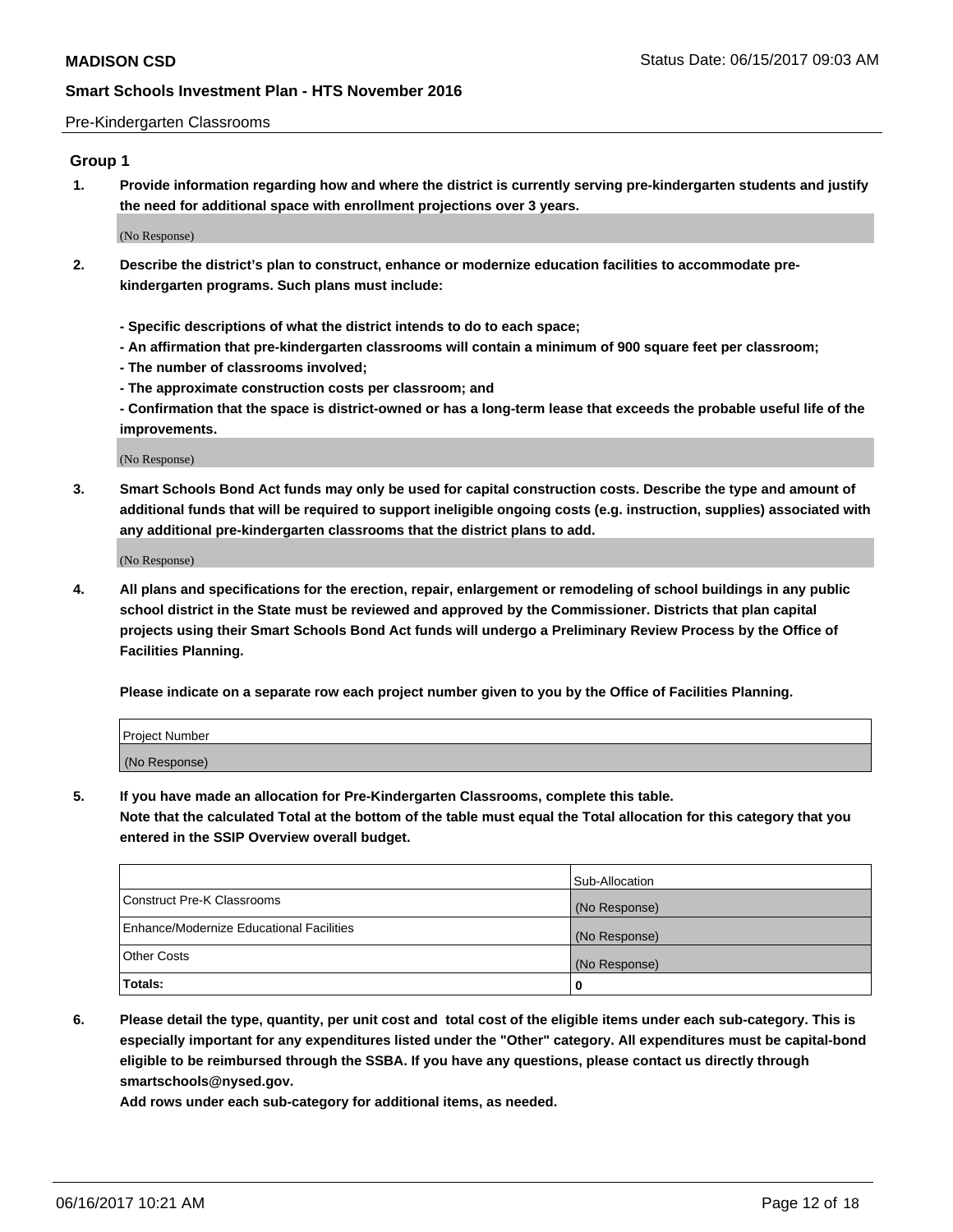Pre-Kindergarten Classrooms

| Select the allowable expenditure<br>type. | Item to be purchased | Quantity      | Cost per Item | <b>Total Cost</b> |
|-------------------------------------------|----------------------|---------------|---------------|-------------------|
| Repeat to add another item under          |                      |               |               |                   |
| each type.                                |                      |               |               |                   |
| (No Response)                             | (No Response)        | (No Response) | (No Response) | (No Response)     |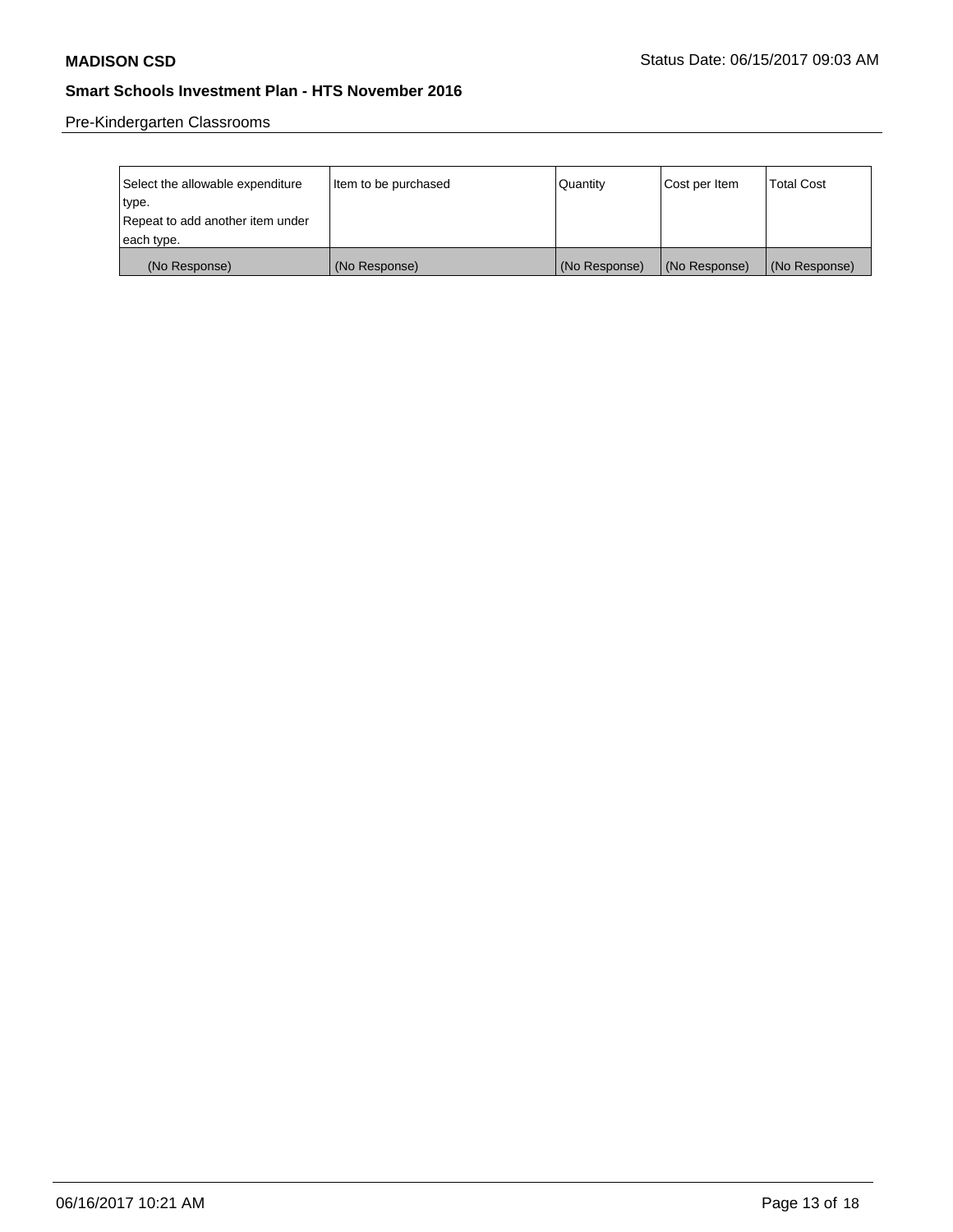Replace Transportable Classrooms

# **Group 1**

**1. Describe the district's plan to construct, enhance or modernize education facilities to provide high-quality instructional space by replacing transportable classrooms.**

(No Response)

**2. All plans and specifications for the erection, repair, enlargement or remodeling of school buildings in any public school district in the State must be reviewed and approved by the Commissioner. Districts that plan capital projects using their Smart Schools Bond Act funds will undergo a Preliminary Review Process by the Office of Facilities Planning.**

**Please indicate on a separate row each project number given to you by the Office of Facilities Planning.**

| Project Number |  |
|----------------|--|
| (No Response)  |  |

**3. For large projects that seek to blend Smart Schools Bond Act dollars with other funds, please note that Smart Schools Bond Act funds can be allocated on a pro rata basis depending on the number of new classrooms built that directly replace transportable classroom units.**

**If a district seeks to blend Smart Schools Bond Act dollars with other funds describe below what other funds are being used and what portion of the money will be Smart Schools Bond Act funds.**

(No Response)

**4. If you have made an allocation for Replace Transportable Classrooms, complete this table. Note that the calculated Total at the bottom of the table must equal the Total allocation for this category that you entered in the SSIP Overview overall budget.**

|                                                | Sub-Allocation |
|------------------------------------------------|----------------|
| Construct New Instructional Space              | (No Response)  |
| Enhance/Modernize Existing Instructional Space | (No Response)  |
| Other Costs                                    | (No Response)  |
| Totals:                                        | 0              |

**5. Please detail the type, quantity, per unit cost and total cost of the eligible items under each sub-category. This is especially important for any expenditures listed under the "Other" category. All expenditures must be capital-bond eligible to be reimbursed through the SSBA. If you have any questions, please contact us directly through smartschools@nysed.gov.**

| Select the allowable expenditure | Item to be purchased | Quantity      | Cost per Item | <b>Total Cost</b> |
|----------------------------------|----------------------|---------------|---------------|-------------------|
| type.                            |                      |               |               |                   |
| Repeat to add another item under |                      |               |               |                   |
| each type.                       |                      |               |               |                   |
| (No Response)                    | (No Response)        | (No Response) | (No Response) | (No Response)     |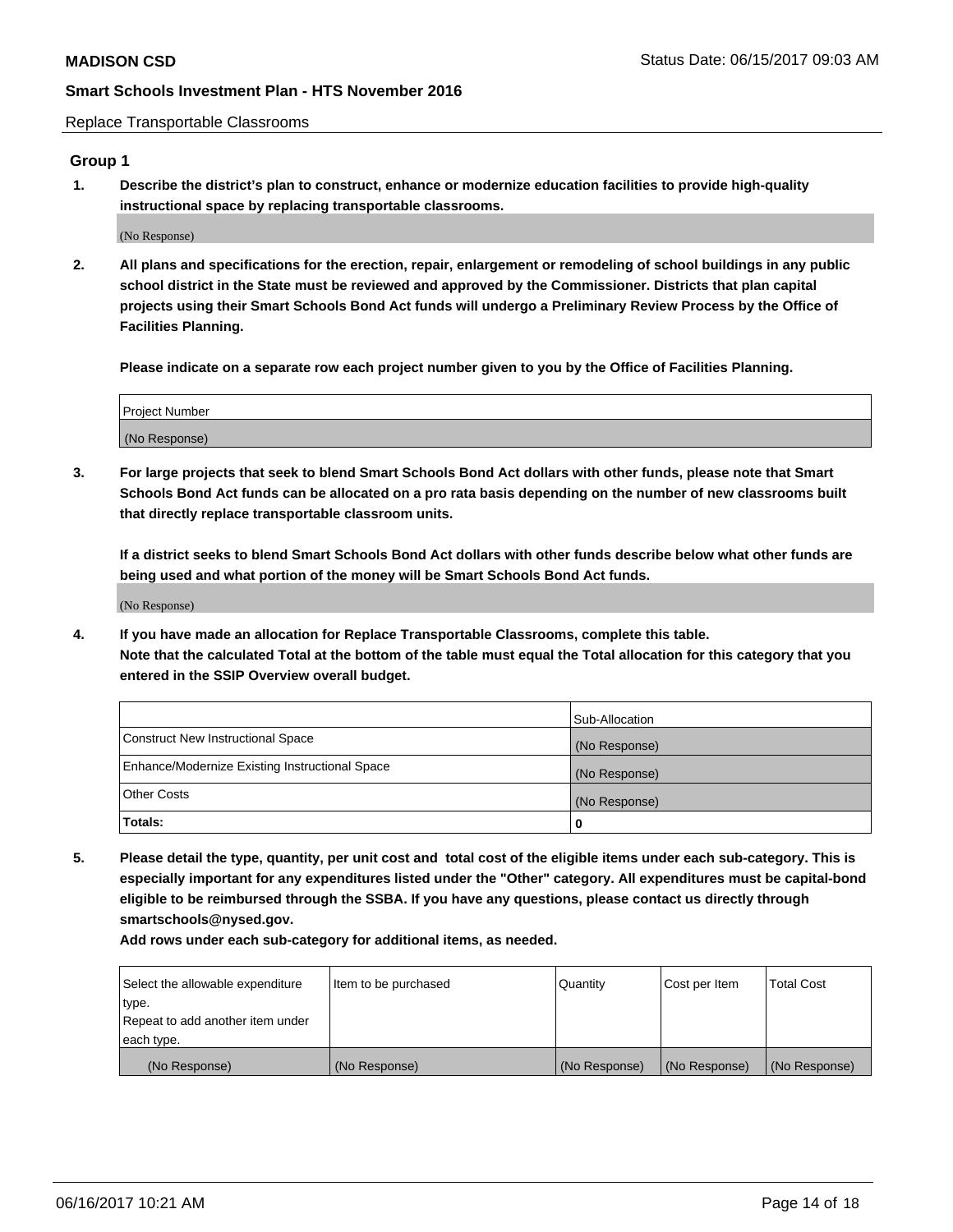#### High-Tech Security Features

Page Last Modified: 06/14/2017

### **Group 1**

**1. Describe how you intend to use Smart Schools Bond Act funds to install high-tech security features in school buildings and on school campuses.**

The Madison Central School District intends to utilize Smart Schools Bond Act funds to replace approximately 20 security cameras in the Pk - 12 building.

**2. All plans and specifications for the erection, repair, enlargement or remodeling of school buildings in any public school district in the State must be reviewed and approved by the Commissioner. Districts that plan capital projects using their Smart Schools Bond Act funds will undergo a Preliminary Review Process by the Office of Facilities Planning.** 

**Please indicate on a separate row each project number given to you by the Office of Facilities Planning.**

| <b>Project Number</b> |  |
|-----------------------|--|
| 25-11-01-04-0-001-BA2 |  |

### **3. Was your project deemed eligible for streamlined Review?**

| I<br>✔ |  |
|--------|--|
|        |  |

- $\hfill \square$  <br> No
- **3a. Districts with streamlined projects must certify that they have reviewed all installations with their licensed architect or engineer of record, and provide that person's name and license number. The licensed professional must review the products and proposed method of installation prior to implementation and review the work during and after completion in order to affirm that the work was code-compliant, if requested.**

By checking this box, you certify that the district has reviewed all installations with a licensed architect or engineer of record.

**4. Include the name and license number of the architect or engineer of record.**

| 'Name                   | License Number |
|-------------------------|----------------|
| <b>March Associates</b> | 14576          |

**5. If you have made an allocation for High-Tech Security Features, complete this table.**

**Note that the calculated Total at the bottom of the table must equal the Total allocation for this category that you entered in the SSIP Overview overall budget.**

|                                                      | Sub-Allocation |
|------------------------------------------------------|----------------|
| Capital-Intensive Security Project (Standard Review) | (No Response)  |
| <b>Electronic Security System</b>                    | 25,000         |
| <b>Entry Control System</b>                          | (No Response)  |
| Approved Door Hardening Project                      | (No Response)  |
| <b>Other Costs</b>                                   | (No Response)  |
| Totals:                                              | 25,000         |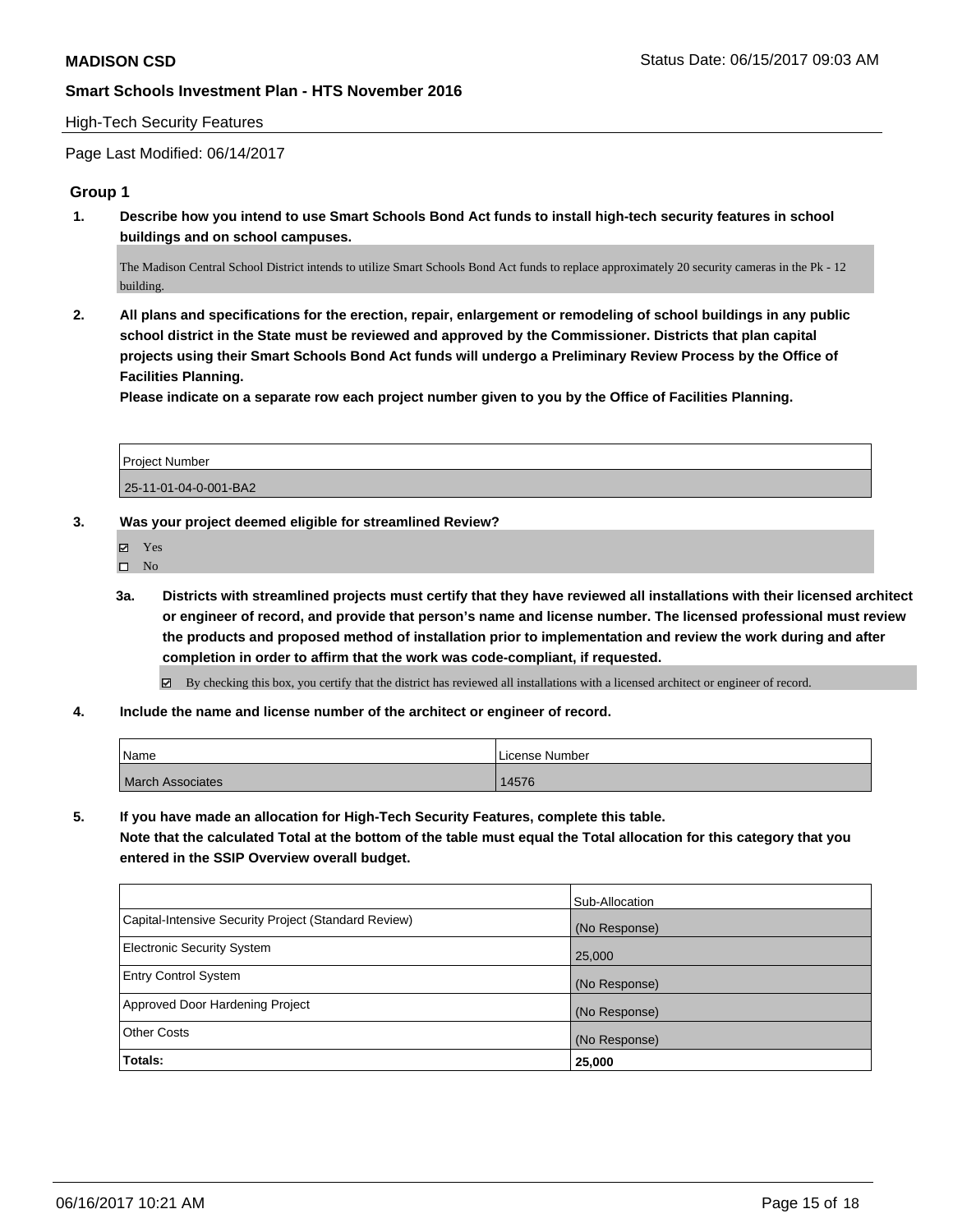# High-Tech Security Features

Page Last Modified: 06/14/2017

**6. Please detail the type, quantity, per unit cost and total cost of the eligible items under each sub-category. This is especially important for any expenditures listed under the "Other" category. All expenditures must be capital-bond eligible to be reimbursed through the SSBA. If you have any questions, please contact us directly through smartschools@nysed.gov.**

| Select the allowable expenditure  | Item to be purchased    | Quantity | Cost per Item | <b>Total Cost</b> |
|-----------------------------------|-------------------------|----------|---------------|-------------------|
| type.                             |                         |          |               |                   |
| Repeat to add another item under  |                         |          |               |                   |
| each type.                        |                         |          |               |                   |
| <b>Electronic Security System</b> | <b>Security Cameras</b> | 20       | 1.250         | 25,000            |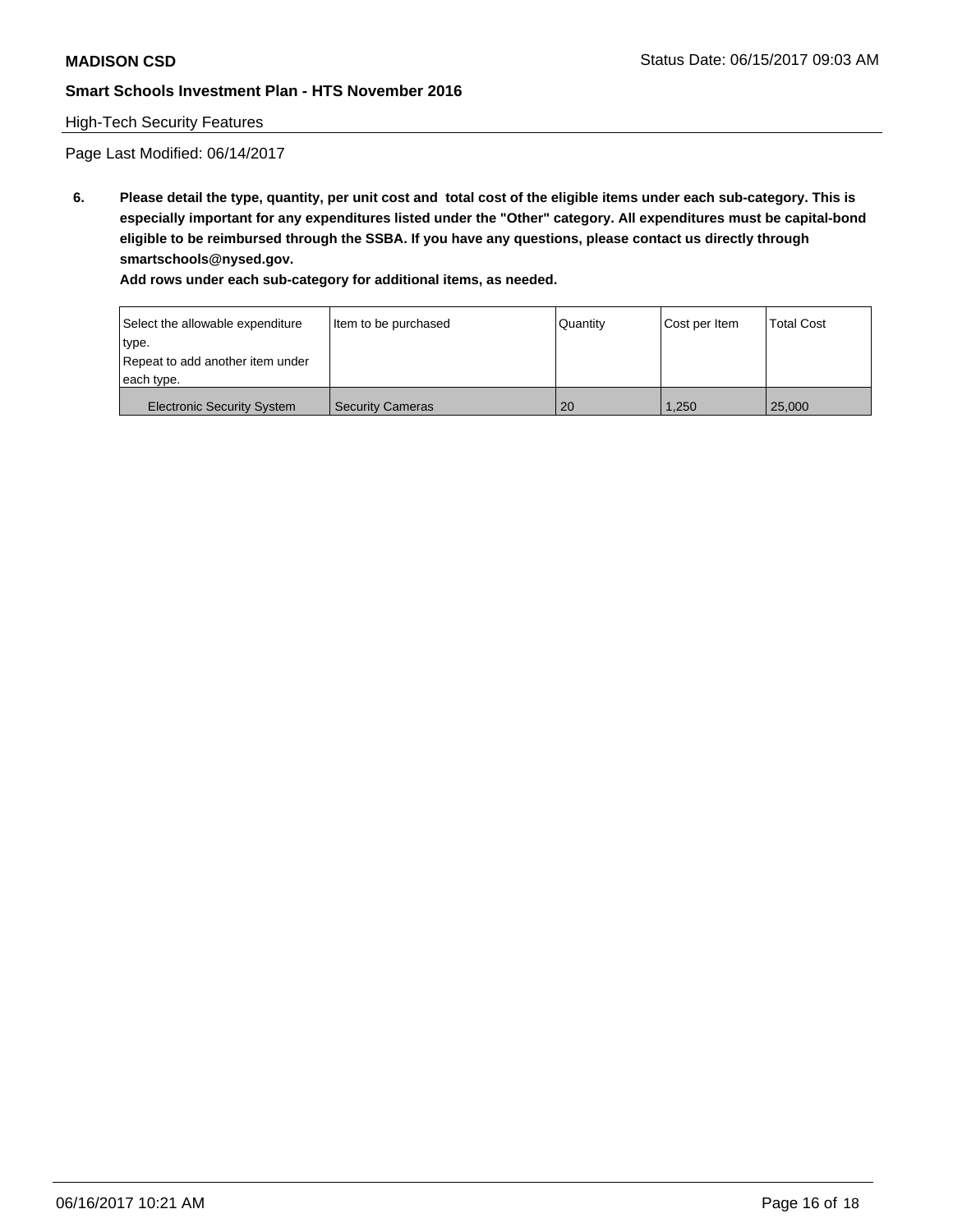Report

Page Last Modified: 06/14/2017